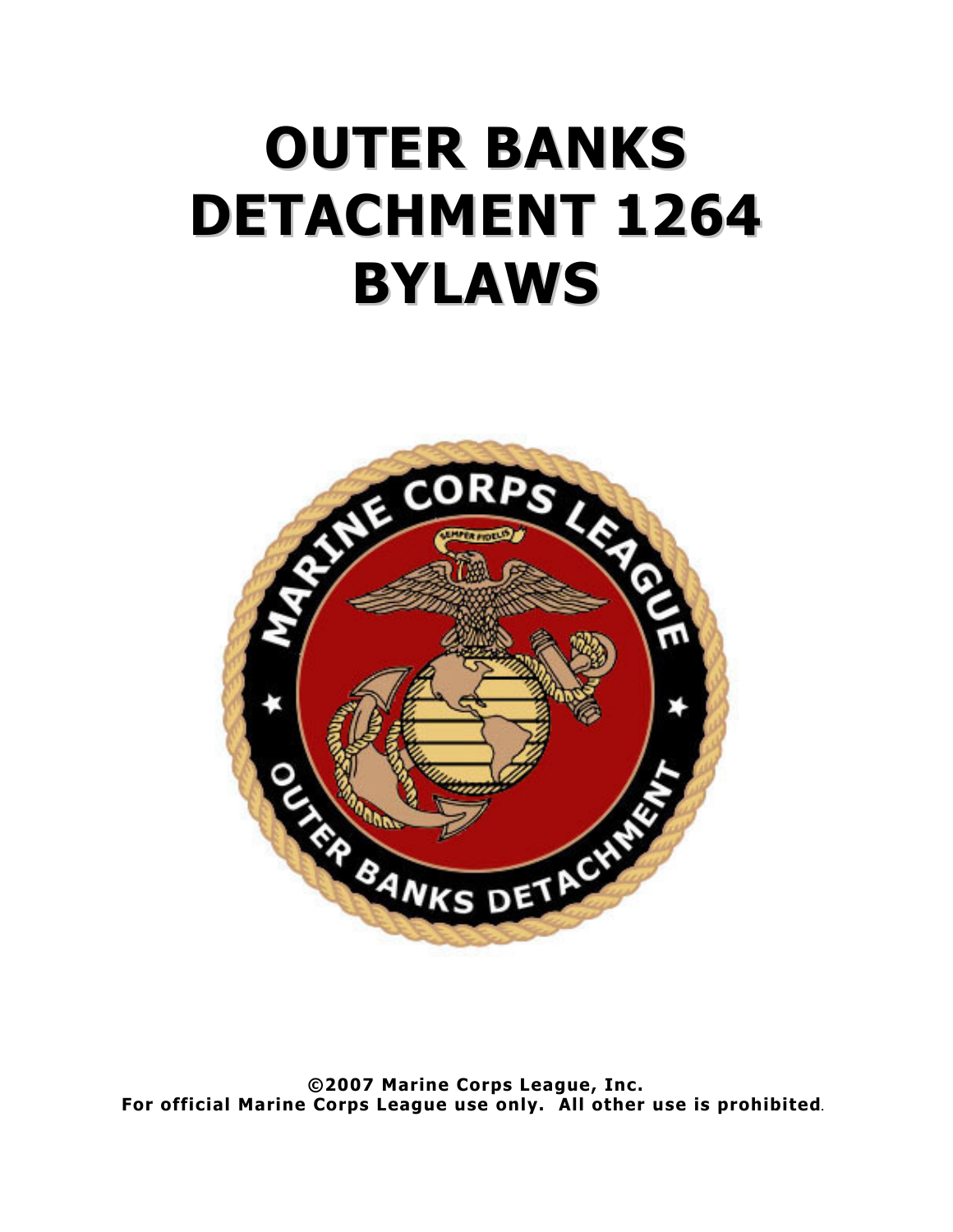# **MARINE CORPS LEAGUE** BYLAWS

# **SECTION 100 – OUTER BANKS DETACHMENT #1264.**

**a. The Outer Banks Detachment #1264 was incorporated as a non- profit entity on the \_14th\_\_\_ Day of \_\_June\_\_\_\_\_\_, 2007. The incorporated name as it appears on the Secretary of State Certificate is as follows:** 

# **Marine Corps League, Outer Banks Detachment**

# **SECTION 101- POLICY.**

 **The Outer Banks Detachment (hereafter called the Detachment) will forever be a non-political, non-sectarian, and non-partisan organization. It shall never allow itself to be used as a medium for political ambition or preferment. Preferment by reason of present or former military rank or by present or former civilian position shall not be countenanced.** 

## **SECTION 102 – PURPOSES.**

**The purposes for which the Detachment is formed are:** 

- **1. To preserve the traditions and promote the interests of the United States Marine Corps.**
- **2. To band those now serving in the United States Marine Corps and those honorably discharged together in fellowship so that they may effectively promote the ideals of American democracy and freedom.**
- **3. To fit its members for duties of citizenship and encourage them to serve as ably as citizens as they have served under arms.**
- **4. To hold sacred the history and memory of the men and women who have given their lives in the cause of freedom.**
- **5. To foster love for the principles which they have supported by blood and valor since the founding of the Republic.**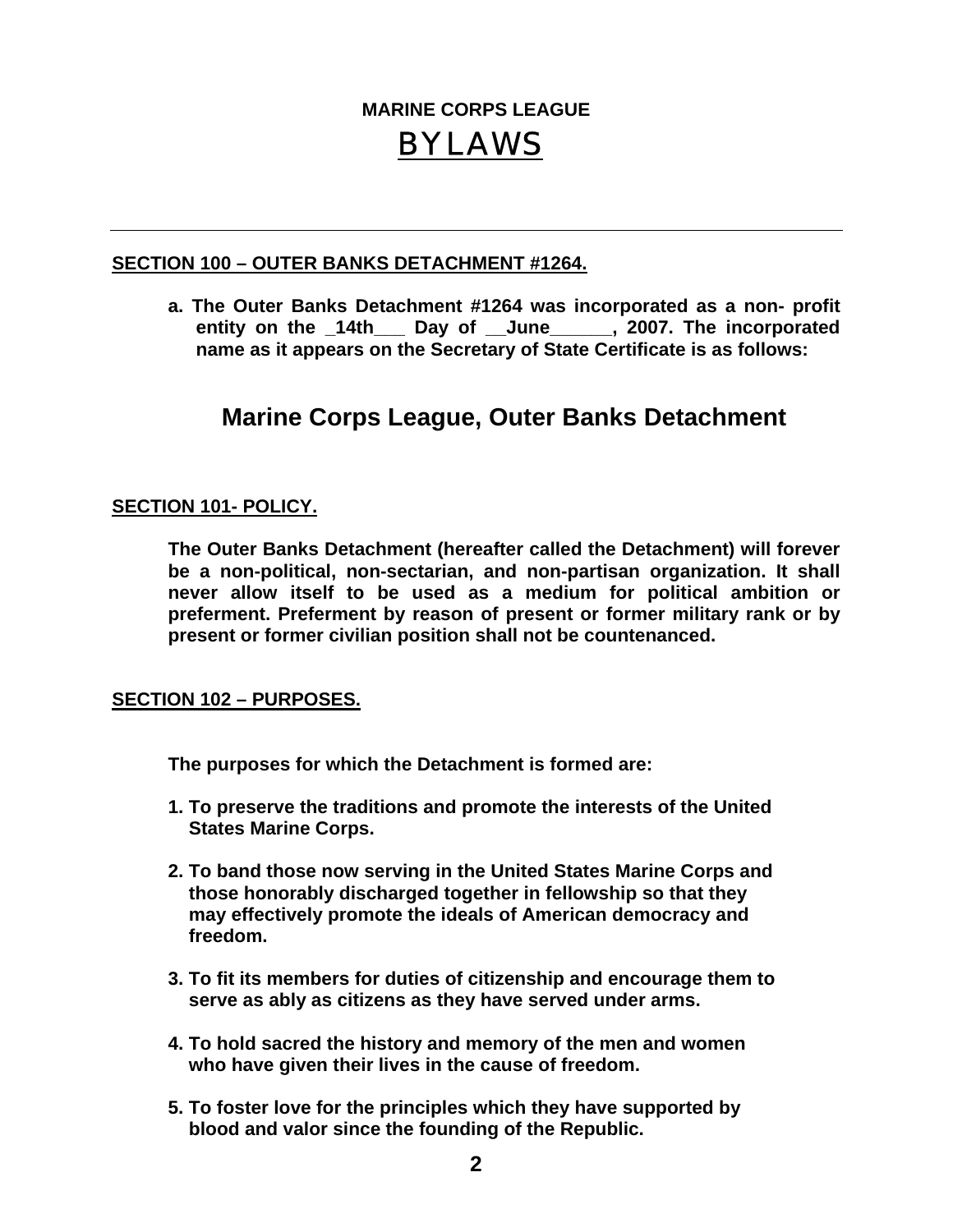- **6. To aid voluntarily and to render assistance to all Marines, as well as, their widows and orphans.**
- **7. To perpetuate the history of the United States Marine Corps and appropriately observe the anniversaries of historical occasions of particular interest to Marines.**

#### **SECTION 103 – MEMBERSHIP.**

**Regular Membership: Only persons who are serving or who have served honorably in the United States Marine Corps, on Active Duty for not less than ninety (90) days and persons who are serving or who have served in the United States Marine Corps Reserve and have earned no less that ninety (90) Reserve Retirement Credit Points and U.S. Navy Corpsmen who have trained with FMF units in excess of ninety (90) days and earned the Marine Corps Device (Clasp) worn on the Service Ribbon and those who earned the Warfare Device authorized for FMF Corpsmen shall be eligible for regular membership in the Marine Corps League. Additionally, some Korean War era Marines who were ordered to active duty prior to completion of Recruit Training or Officers Training and subsequently received an Honorable Discharge prior to completion of ninety (90) days active or Reserve duty, shall be deemed eligible for Regular membership. Nothing in Section 600 (a) of the National By-Laws shall be deemed to be retroactive prior to August 10, 2002, to affect current Regular members.** 

**Associate Membership: Those individuals not qualified for regular membership in the Marine Corps League who espouse the principals and purposes of the Marine Corps League as contained in its Congressional Charter may upon application to the Detachment be accepted for associate membership. Associate members will pay dues in the same amounts as prescribed for regular members. National Headquarters will issue a pin and membership card indicating "Associate Member". Such members ARE NOT authorized to wear the Eagle, Globe and Anchor emblem but MAY wear the ornament device and lettering approved by National Headquarters for associate members on uniforms and cover. An associate member shall be entitled to the rights, privileges, and benefits of a regular member, however, such member shall NOT vote on a membership application, and election of Officers, or hold an elective office. Associate members may hold an appointed office at the discretion of the Detachment Commandant. The Detachment Commandant may allow Associate members to vote on its internal affairs provided such vote does not affect a policy of the Marine Corps League.** 

**Honorary Membership: At the discretion of the Detachment Commandant an honorary membership in the Detachment may be awarded to those persons who have been of extraordinary service to the Nation, to the Community, to the United States Marine Corps, or the Marine Corps League. Honorary members are NOT entitled to the rights, privileges and**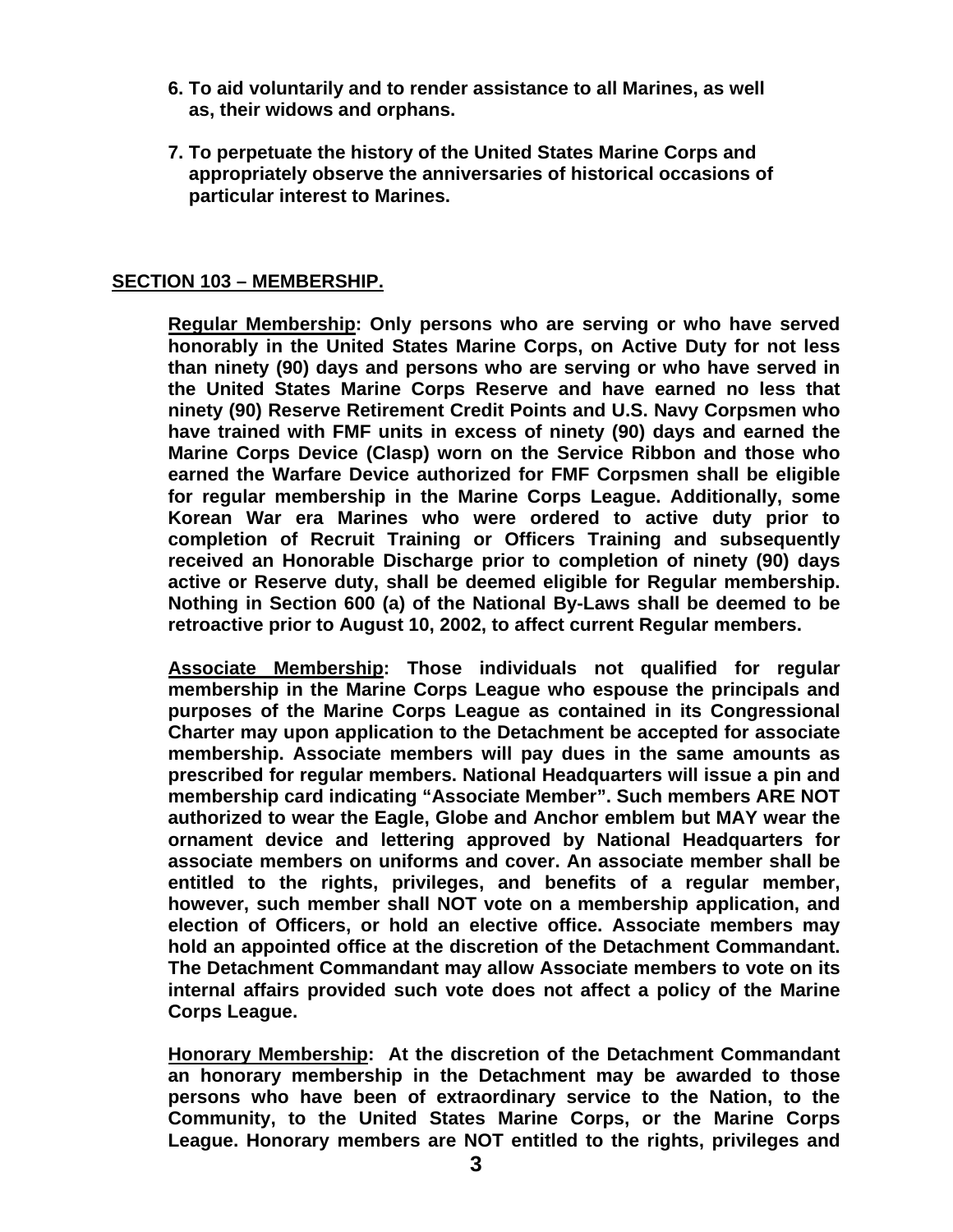**benefits available to other members. Payment of dues is not required and such membership will not be entitled to the official publication of the Marine Corps League.** 

**Application for Membership: A standard Detachment membership application will be completed for eligible Regular and Associate members. All items on the application will be completed and the appropriate fees must accompany the application. Additionally, a copy of the applicants DD 214 or Honorable Discharge certificate must be sent with the application to the Detachment Adjutant/Paymaster for processing. These documents will be returned to the applicant after application processing has been completed.** 

## **SECTION 104 – AUTHORITY.**

**The supreme legislative and policymaking power of the Detachment shall be vested in its membership and the duly elected and appointed officers currently serving in their respective official capacities.** 

- **a. The majority of eligible votes at the Detachment meeting shall carry any measure or decide any issue brought before it. Any business conducted and/or voted upon shall be considered legal and binding on the membership.**
- **b. Information relative to what constitutes a quorum is contained in Section 106 of these By-laws.**

#### **SECTION 105 – DETACHMENT MEETINGS.**

 **Detachment meetings are normally held on the 2nd Tuesday of each month at a time and place designated by the Commandant. The Detachment website and quarterly newsletter will provide the date, time and place of regular meetings. Regular meetings may be replaced by other Detachment events during 'high tourist season', i.e., June, July, and August upon approval of the membership.** 

- **a. The Commandant may call a Staff Officer meeting at a time, date and place of his choosing.**
- **b. The Detachment Charter (or copy), the National Colors and a Bible shall be displayed at any Detachment meeting.**

#### **SECTION 106 – QUORUM.**

**Presence of 15% of the membership, including two (2) officers shall constitute a quorum for the purpose of conducting Detachment business. All business so conducted shall be considered legal and binding to the membership.**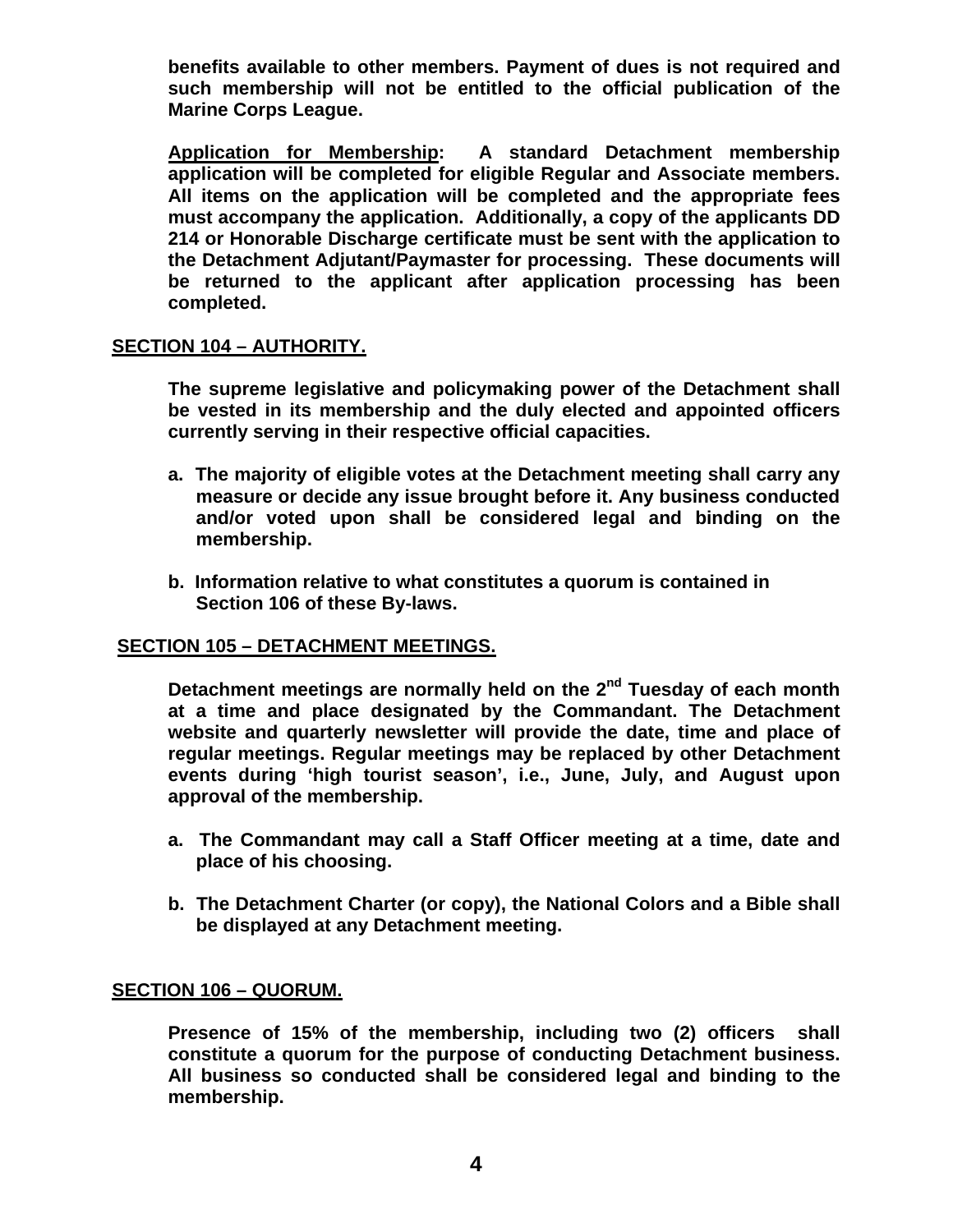# **SECTION 107 – MEMBERSHIP DUES.**

- **a. The Detachment will fix the amount of its annual membership dues, which will include the Department and National per capita dues and fees.**
- **b. Department and/or National dues and fees shall be forwarded to Department Paymaster with a standard transmittal form by the Detachment Paymaster (or Adjutant/Paymaster).**
- **c. Headquarters, Marine Corps League sends renewal notices well in advance of a membership expiration date. To maintain a "Good Standing" in the Detachment, dues must be paid prior to the expiration date. Therefore, once the member receives a renewal notice he/she shall send in a renewal check without delay.**

#### **SECTION 108 – UNIFORMS.**

- **a. Uniforms are not required by the Detachment.**
- **b. Any uniform use by Detachment members will be in accordance with National Marine Corps League, Administrative Procedures.**

#### **SECTION 109 – OFFICERS.**

**The following Officers of the Detachment shall be elected by the membership:** 

- **a. Commandant**
- **b. Senior Vice Commandant**
- **c. Junior Vice Commandant**
- **d. Judge Advocate**

**A nominating committee shall be established during the month of October each year to canvas prospective candidates for the elected offices listed above. The Chairperson of this committee will be the Judge Advocate plus three (3) members in good standing. This committee will complete a slate of new officers for the next year and present the slate to the membership at the November meeting. The new slate of officers will be published on the Detachment website and Newsletter, as communications to the membership. Elections will take place at the December meeting and installation of officers will be conducted at the January meeting. Any appointed positions, selected by the newly elected Commandant, will be installed at the January meeting, as well.** 

**Appointed positions are as follows:** 

- **a. Adjutant/Paymaster**
- **b. Chaplain**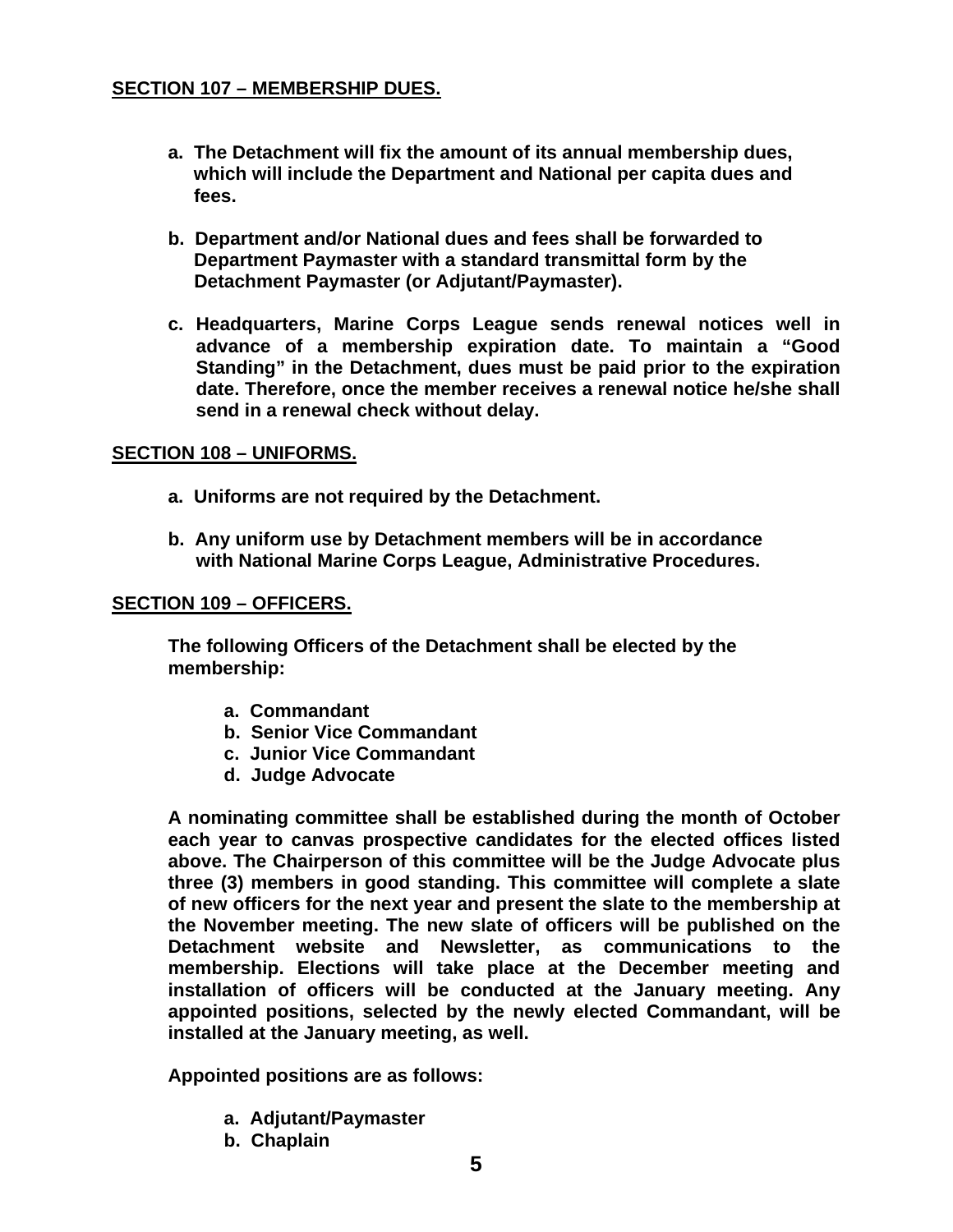- **c. Sergeant-at-Arms**
- **d. Other positions designated by the Commandant, e.g. Web Sergeant, Public Information Officer (PIO), Quartermaster, etc.**

#### **SECTION 110 – VACANCY IN ELECTED POSITIONS.**

**In the event an elected becomes vacant, for any reason, the Commandant may select a person to fill the vacancy until the next regular election period. However, the membership will vote at the next regular scheduled meeting to officially place that person in the elected office. The Commandant may fill vacancies of appointed positions as required.** 

## **SECTION 111 – TERM OF OFFICE FOR ELECTED/APPOINTED POSITIONS.**

**The Commandant may serve in office no more than three (3) consecutive terms of one year each. Appointed positions serve for a term of one year, but may serve additional years at the discretion of the Commandant.** 

#### **SECTION 112 – FINANCES.**

**The Commandant is ultimately responsible and accountable for all financial matters of the Detachment. The Adjutant/Paymaster is directly responsible for the accountability of all financial transactions necessary for the operation of the Detachment's daily business.** 

**The Detachment will operate on a Calendar year basis, starting on 1 January and ending on 31 December.** 

- **a. Adjutant/Paymaster will maintain proper documents and records and will present a financial report at each monthly membership meeting.**
- **b. Audits of Detachment financial records will be completed by the Judge Advocate and other members in good standing minimum once per year, during the month of October. An audit report will be presented to the membership at the next regularly scheduled meeting.**
- **c. The Adjutant/Paymaster has the authority, without prior approval, to expend funds for the daily routine operational requirements such as, paper, computer ink cartridges, envelopes, Dues Transmittal, and other items. Expenditures \$500 or over must be approved by the membership at a regular scheduled meeting or by the Detachment Commandant on a case by case basis.**
- **d. Adjutant/Paymaster also has the authority, without prior approval, to purchase uniform items and accessories from Ship's Store for members, provided such members reimburse the Detachment prior to purchase.**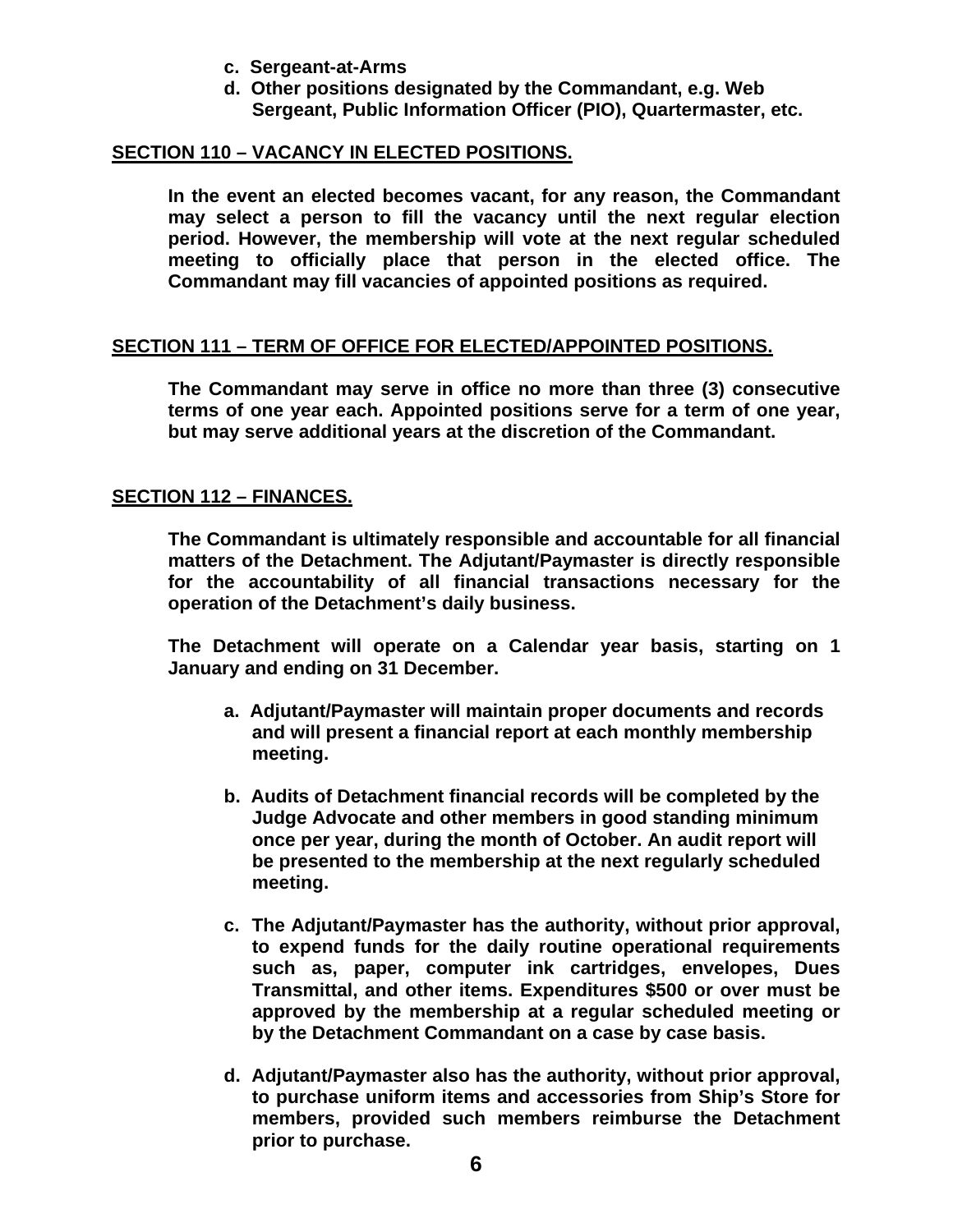# **SECTION 113 – DETACHMENT AWARDS.**

 **Awards to individual members and recognition of any non-members will be defined by Detachment officers and will in all cases be consistent with National and Department NC By-Laws.** 

#### **SECTION 114 – DEATH OF A MEMBER.**

 **Upon notification of the death of a Detachment member, the Detachment Chaplain will immediately perform the duties of his office as defined in Marine Corps League National By-Laws and Administrative Procedures.** 

 **Detachment Chaplain will inform Department NC Headquarters of a member death utilizing the official Notice of Death form, in a timely manner.** 

 **It shall be the duty of all Detachment members who are not prevented by distance or other unavoidable cause to attend the funeral services of a deceased member.** 

#### **SECTION 115 – CUSTODIAN OF DETACHMENT BY-LAWS.**

 **The Detachment Judge Advocate shall retain the original signed copy of Detachment By-Laws in his possession and ensure that any additions or amendments are incorporated therein.**